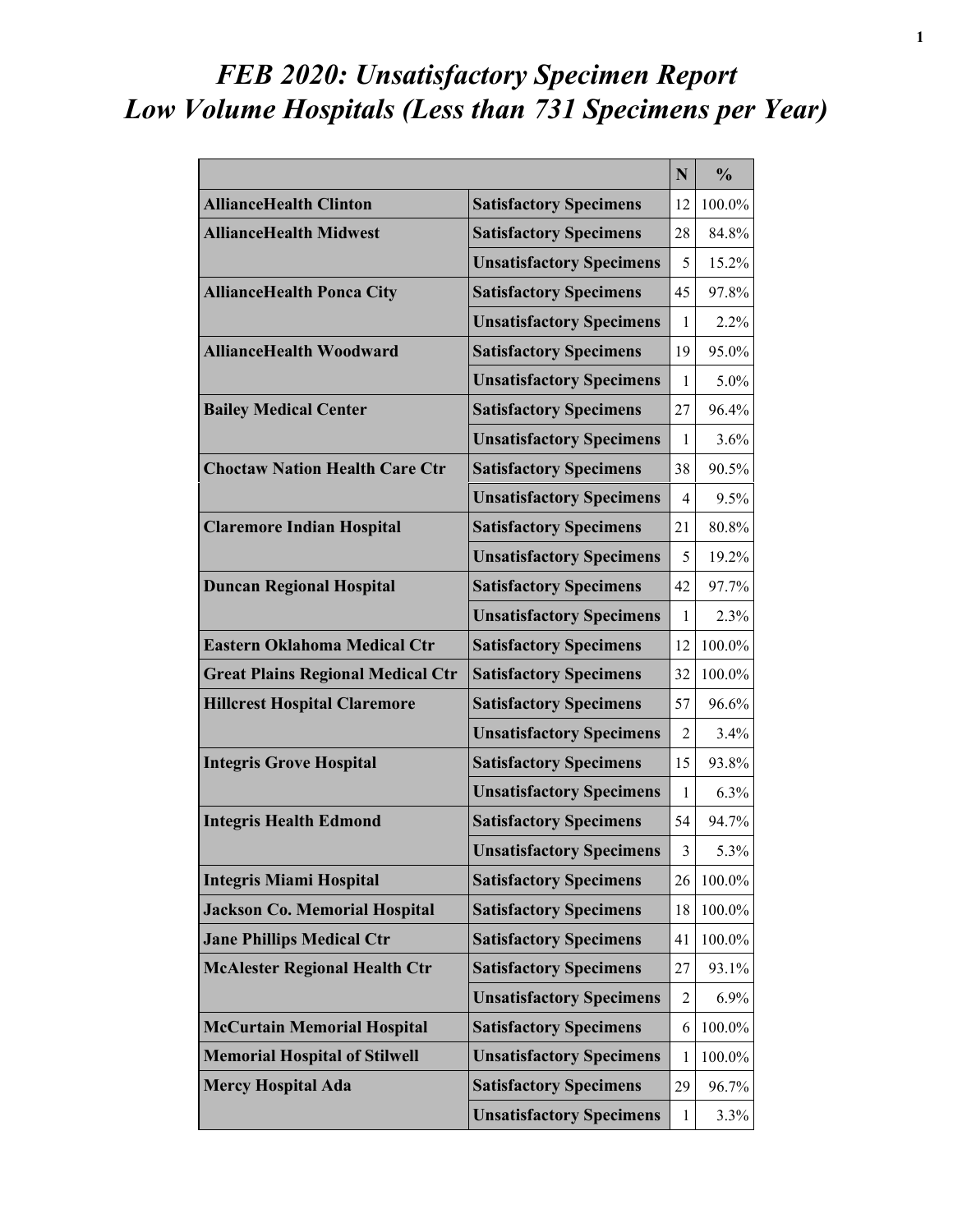### *FEB 2020: Unsatisfactory Specimen Report Low Volume Hospitals (Less than 731 Specimens per Year)*

|                                        |                                 | N              | $\frac{0}{0}$ |
|----------------------------------------|---------------------------------|----------------|---------------|
| Northeastern Health System             | <b>Satisfactory Specimens</b>   | 18             | 94.7%         |
|                                        | <b>Unsatisfactory Specimens</b> | 1              | 5.3%          |
| <b>OSU Medical Center</b>              | <b>Satisfactory Specimens</b>   | 22             | 95.7%         |
|                                        | <b>Unsatisfactory Specimens</b> | 1              | $4.3\%$       |
| <b>Southwestern Medical Center</b>     | <b>Satisfactory Specimens</b>   | 39             | 95.1%         |
|                                        | <b>Unsatisfactory Specimens</b> | $\mathfrak{D}$ | $4.9\%$       |
| <b>St. John Owasso</b>                 | <b>Satisfactory Specimens</b>   | 40             | $95.2\%$      |
|                                        | <b>Unsatisfactory Specimens</b> | $\mathfrak{D}$ | $4.8\%$       |
| <b>St. Mary's Regional Medical Ctr</b> | <b>Satisfactory Specimens</b>   | 20             | $100.0\%$     |
| <b>Weatherford Regional Hospital</b>   | <b>Satisfactory Specimens</b>   |                | 100.0%        |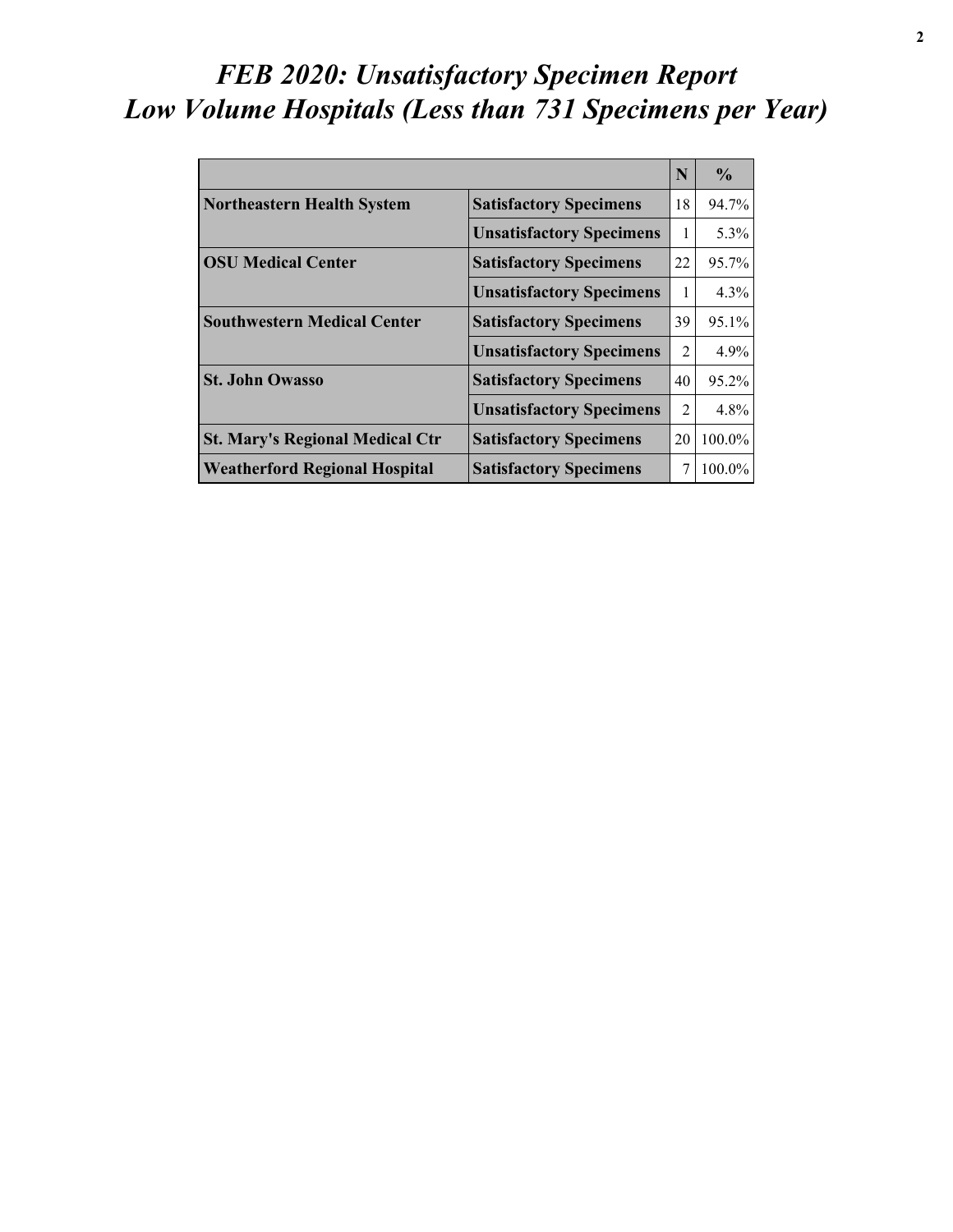#### *FEB 2020: Unsatisfactory Specimen Report Low Volume Hospitals (Less than 731 Specimens per Year)*

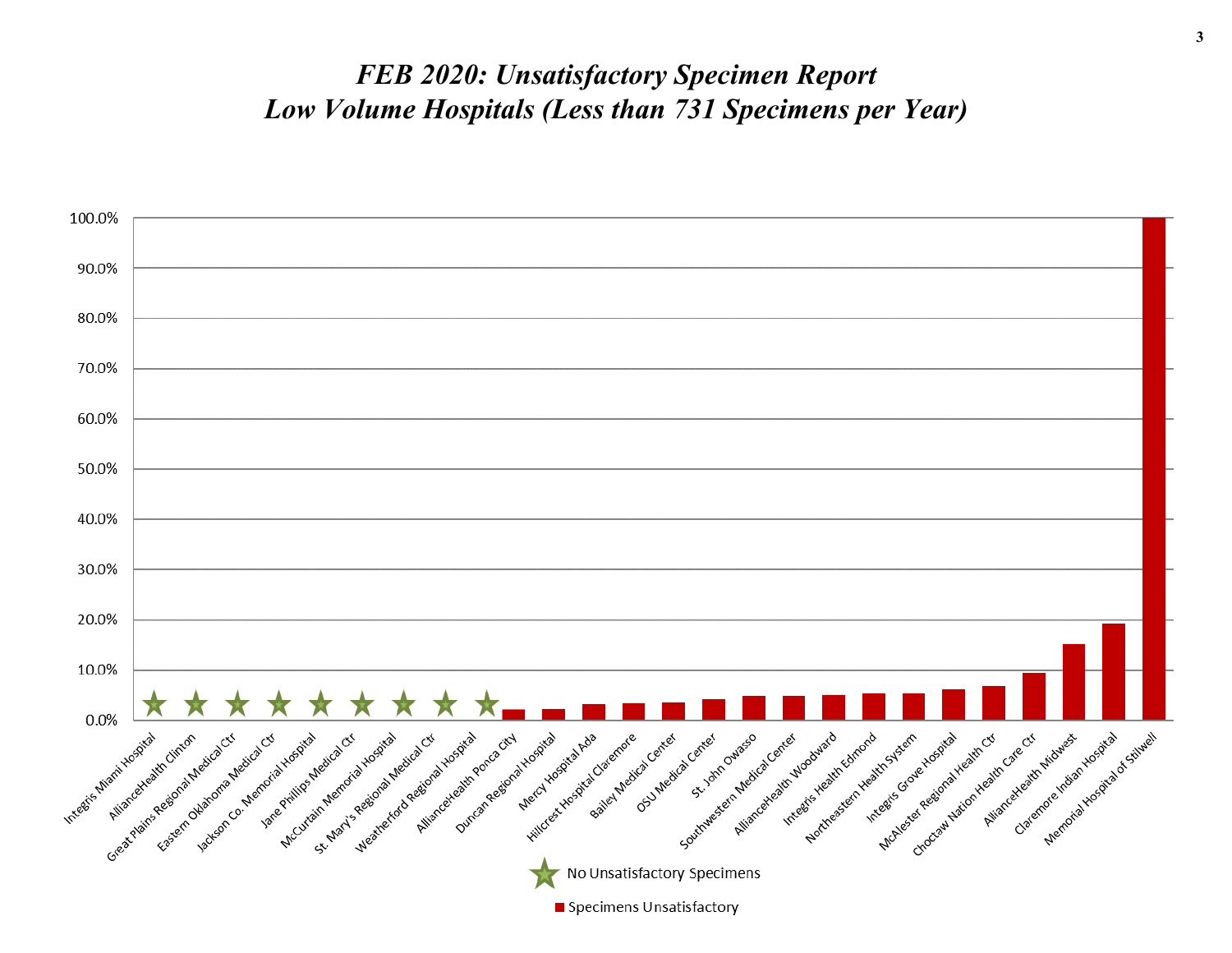### *FEB 2020: Unsatisfactory Specimen Report Medium Volume Hospitals (731-2499 Specimens per Year)*

|                                          |                                 | N              | $\frac{0}{0}$ |
|------------------------------------------|---------------------------------|----------------|---------------|
| <b>AllianceHealth Durant</b>             | <b>Satisfactory Specimens</b>   | 68             | 97.1%         |
|                                          | <b>Unsatisfactory Specimens</b> | $\overline{2}$ | 2.9%          |
| <b>Chickasaw Nation Medical Ctr</b>      | <b>Satisfactory Specimens</b>   | 79             | 98.8%         |
|                                          | <b>Unsatisfactory Specimens</b> | 1              | 1.3%          |
| <b>Comanche Co. Memorial Hosp</b>        | <b>Satisfactory Specimens</b>   | 112            | 94.1%         |
|                                          | <b>Unsatisfactory Specimens</b> | 7              | 5.9%          |
| <b>Hillcrest Hospital South</b>          | <b>Satisfactory Specimens</b>   | 109            | 99.1%         |
|                                          | <b>Unsatisfactory Specimens</b> | 1              | $0.9\%$       |
| <b>Integris Bass Baptist Health Ctr</b>  | <b>Satisfactory Specimens</b>   | 61             | 98.4%         |
|                                          | <b>Unsatisfactory Specimens</b> | 1              | 1.6%          |
| <b>Integris Canadian Valley Hospital</b> | <b>Satisfactory Specimens</b>   | 68             | 100.0%        |
| <b>Integris Southwest Medical Ctr</b>    | <b>Satisfactory Specimens</b>   | 73             | 98.6%         |
|                                          | <b>Unsatisfactory Specimens</b> | 1              | $1.4\%$       |
| <b>Lakeside Women's Hospital</b>         | <b>Satisfactory Specimens</b>   | 107            | 100.0%        |
| <b>Mercy Hospital Ardmore</b>            | <b>Satisfactory Specimens</b>   | 66             | 95.7%         |
|                                          | <b>Unsatisfactory Specimens</b> | 3              | 4.3%          |
| <b>Saint Francis Hospital South</b>      | <b>Satisfactory Specimens</b>   | 83             | 98.8%         |
|                                          | <b>Unsatisfactory Specimens</b> | 1              | 1.2%          |
| <b>Saint Francis Muskogee</b>            | <b>Satisfactory Specimens</b>   | 52             | 98.1%         |
|                                          | <b>Unsatisfactory Specimens</b> | 1              | 1.9%          |
| <b>St. Anthony Hospital</b>              | <b>Satisfactory Specimens</b>   | 78             | 97.5%         |
|                                          | <b>Unsatisfactory Specimens</b> | $\overline{2}$ | 2.5%          |
| <b>St. Anthony Shawnee Hospital</b>      | <b>Satisfactory Specimens</b>   | 50             | 94.3%         |
|                                          | <b>Unsatisfactory Specimens</b> | 3              | 5.7%          |
| <b>Stillwater Medical Center</b>         | <b>Satisfactory Specimens</b>   | 67             | 95.7%         |
|                                          | <b>Unsatisfactory Specimens</b> | 3              | 4.3%          |
| <b>WW Hastings Indian Hospital</b>       | <b>Satisfactory Specimens</b>   | 62             | 98.4%         |
|                                          | <b>Unsatisfactory Specimens</b> | $\mathbf{1}$   | 1.6%          |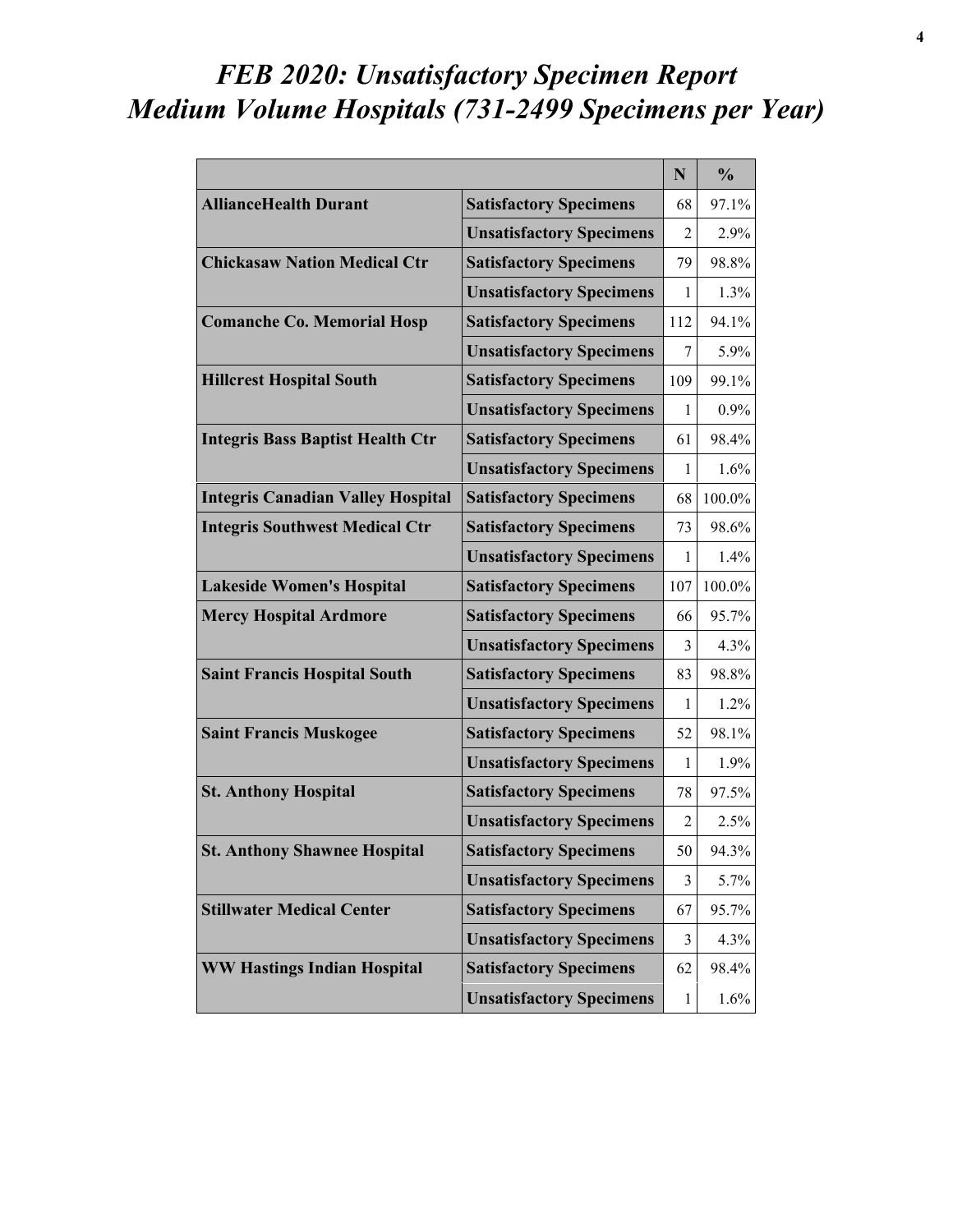#### *FEB 2020: Unsatisfactory Specimen Report Medium Volume Hospitals (731-2499 Specimens per Year)*

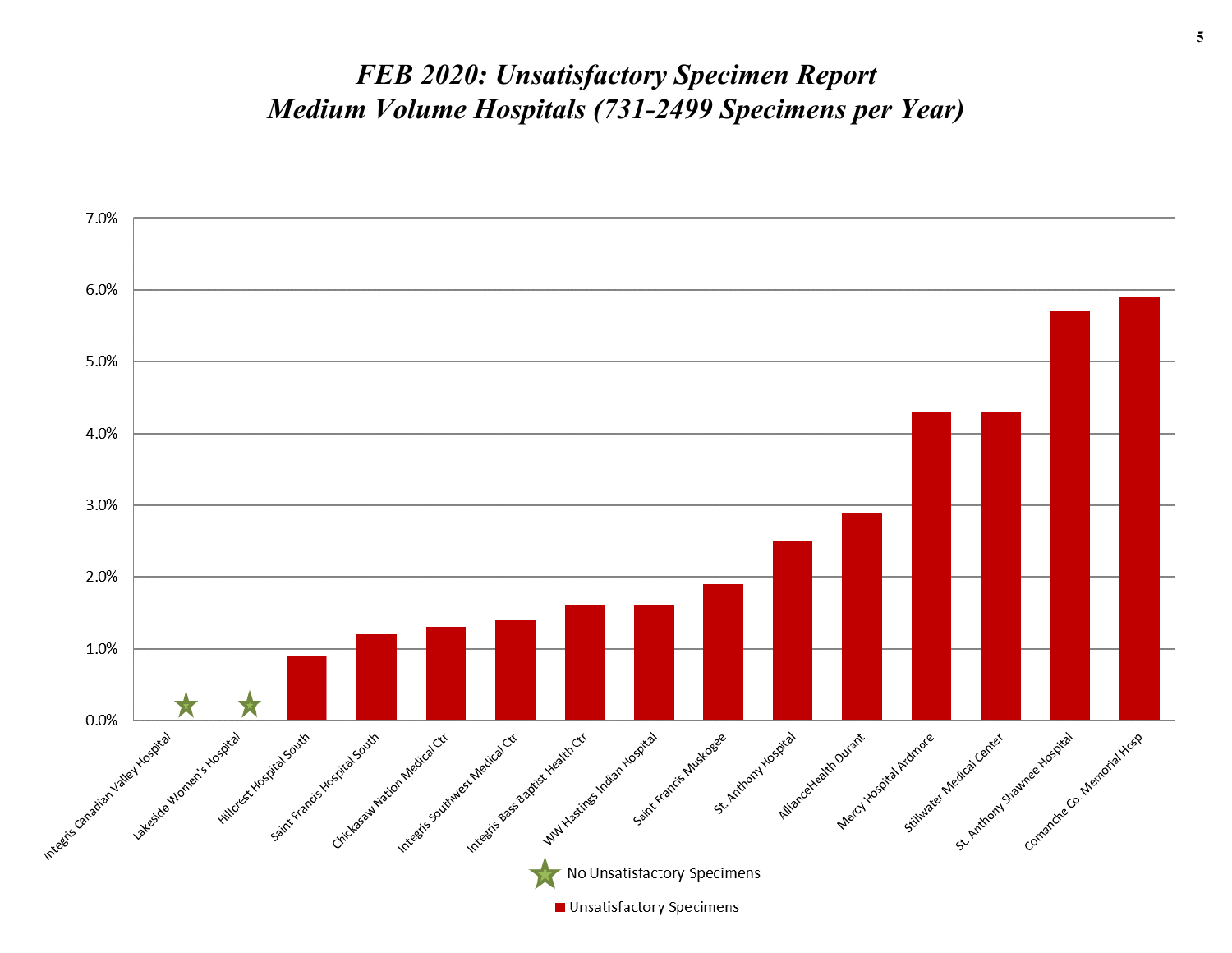# *FEB 2020: Unsatisfactory Specimen Report High Volume Hospitals (2500 or More Specimens per Year)*

|                                          |                                 | N              | $\frac{0}{0}$ |
|------------------------------------------|---------------------------------|----------------|---------------|
| <b>Children's Hosp at OU Medical Ctr</b> | <b>Satisfactory Specimens</b>   | 386            | 99.2%         |
|                                          | <b>Unsatisfactory Specimens</b> | 3              | $0.8\%$       |
| <b>Hillcrest Medical Center</b>          | <b>Satisfactory Specimens</b>   | 249            | 96.1%         |
|                                          | <b>Unsatisfactory Specimens</b> | 10             | 3.9%          |
| <b>Integris Baptist Medical Ctr-OKC</b>  | <b>Satisfactory Specimens</b>   | 269            | 100.0%        |
| <b>Mercy Hospital Oklahoma City</b>      | <b>Satisfactory Specimens</b>   | 309            | 97.8%         |
|                                          | <b>Unsatisfactory Specimens</b> | $\overline{7}$ | 2.2%          |
| <b>Norman Regional Health System</b>     | <b>Satisfactory Specimens</b>   | 217            | 98.2%         |
|                                          | <b>Unsatisfactory Specimens</b> | 4              | 1.8%          |
| <b>Saint Francis Hospital</b>            | <b>Satisfactory Specimens</b>   | 436            | 99.1%         |
|                                          | <b>Unsatisfactory Specimens</b> | 4              | $0.9\%$       |
| <b>St. John Medical Center</b>           | <b>Satisfactory Specimens</b>   | 231            | 96.7%         |
|                                          | <b>Unsatisfactory Specimens</b> | 8              | 3.3%          |